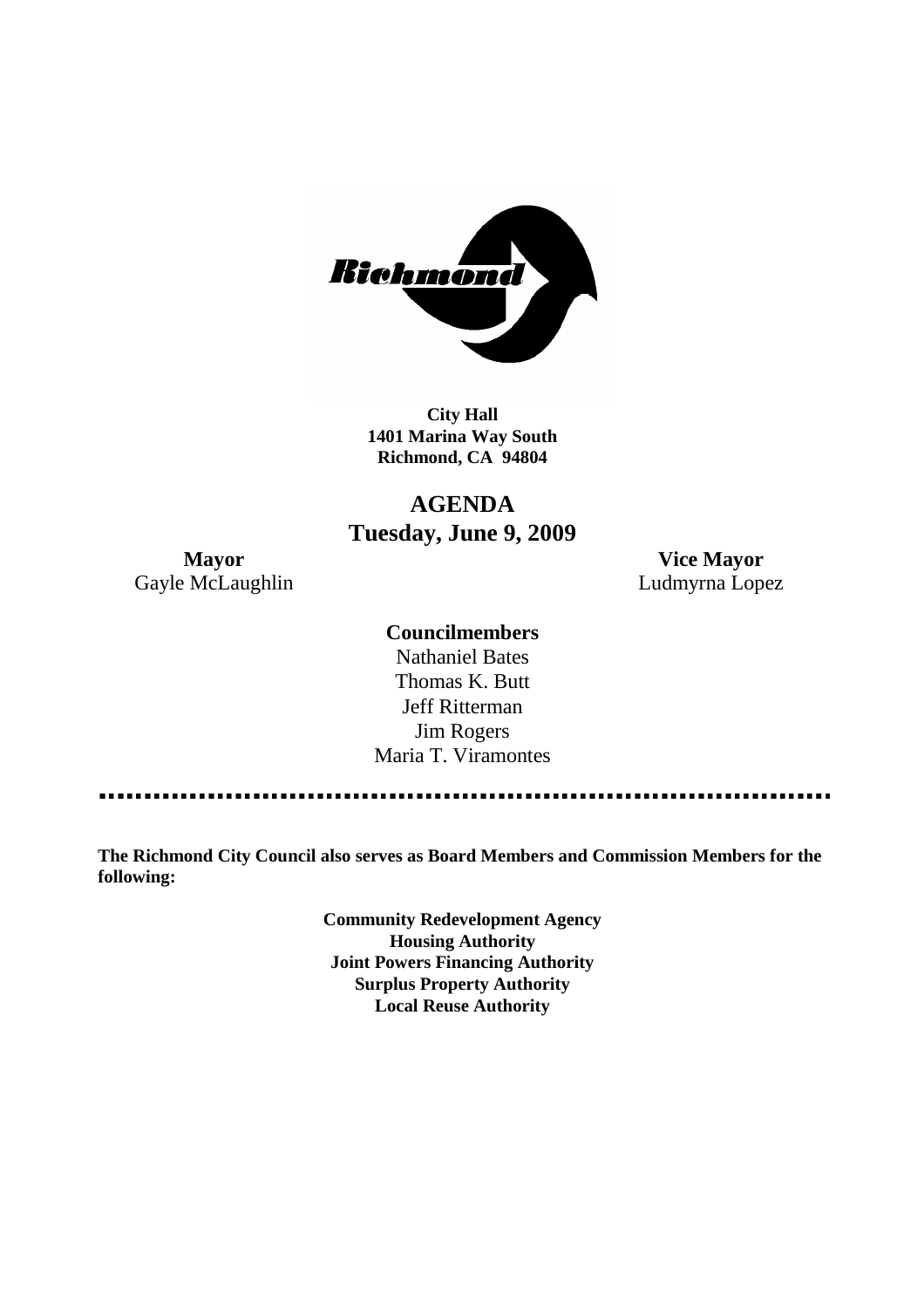# **MEETING PROCEDURES**

The City of Richmond encourages community participation at its City Council meetings and has established procedures that are intended to accommodate public input in a timely and time-sensitive way. As a courtesy to all members of the public who wish to participate in City Council meetings, please observe the following procedures:

**PUBLIC COMMENT ON AGENDA ITEMS:** Anyone who desires to address the City Council on items appearing on the agenda must complete and file a pink speaker's card with the City Clerk **prior** to the City Council's consideration of the item. Once the City Clerk has announced the item and discussion has commenced, no person shall be permitted to speak on the item other than those persons who have submitted their names to the City Clerk. Your name will be called when the item is announced for discussion. **Each speaker will be allowed TWO (2) MINUTES to address the City Council on NON-PUBLIC HEARING items listed on the agenda.**

**OPEN FORUM FOR PUBLIC COMMENT:** Individuals who would like to address the City Council on matters not listed on the agenda or on **Presentations, Proclamations and Commendations, Report from the City Attorney, or Reports of Officers** may do so under Open Forum. All speakers must complete and file a pink speaker's card with the City Clerk **prior** to the commencement of Open Forum. **The amount of time allotted to individual speakers shall be determined based on the number of persons requesting to speak during this item. The time allocation for each speaker will be as follows: 15 or fewer speakers, a maximum of 2 minutes; 16 to 24 speakers, a maximum of 1 and one-half minutes; and 25 or more speakers, a maximum of 1 minute.**

### **SPEAKERS ARE REQUESTED TO OCCUPY THE RESERVED SEATS IN THE FRONT ROW BEHIND THE SPEAKER'S PODIUM AS THEIR NAME IS ANNOUNCED BY THE CITY CLERK.**

**CONSENT CALENDAR:** Consent Calendar items are considered routine and will be enacted, approved or adopted by one motion unless a request for removal for discussion or explanation is received from the audience or the City Council. A member of the audience requesting to remove an item from the Consent Calendar must complete and file a speaker's card with the City Clerk **prior to the City Council's consideration of Item C, Agenda Review.** An item removed from the Consent Calendar may be placed anywhere on the agenda following the City Council's agenda review.

*The City Council's adopted Rules of Procedure recognize that debate on policy is healthy; debate on personalities is not. The Chairperson has the right and obligation to cut off discussion that is too personal, too loud, or too crude.*

**\*\*\*\*\*\*\*\*\*\*\*\*\*\*\*\*\*\*\*\*\*\*\*\*\*\*\*\*\*\*\*\*\*\*\*\*\*\*\*\*\*\*\*\*\*\*\*\*\*\*\*\*\*\*\*\*\*\***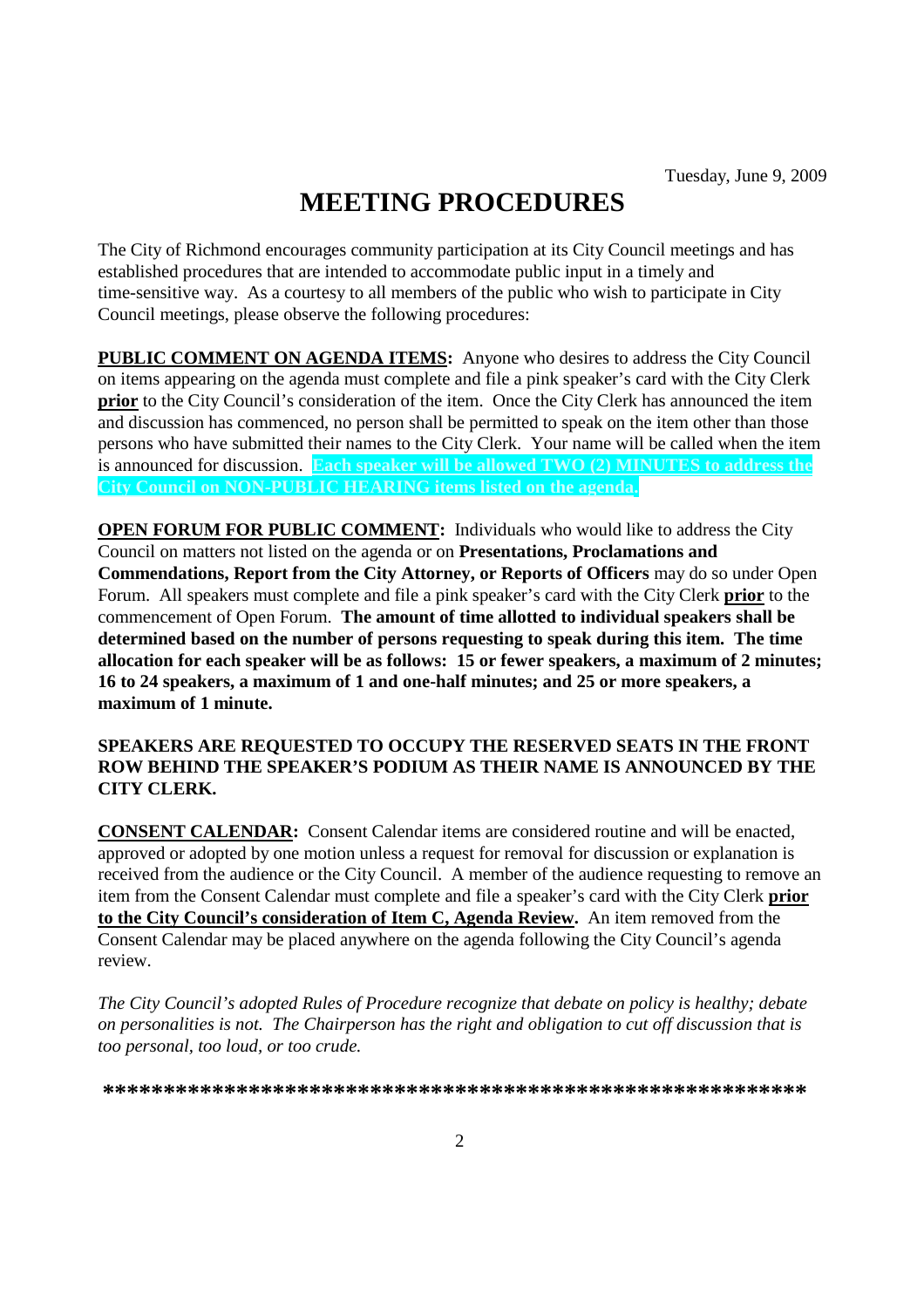Tuesday, June 9, 2009

# **EVENING OPEN SESSION**

6:00 p.m.

# **A. ROLL CALL**

# **B. PUBLIC COMMENT**

### **C. ADJOURN TO CLOSED SESSION**

# **CLOSED SESSION**

Shimada Room of City Hall

## **A. CITY COUNCIL**

#### **A-1.** CONFERENCE WITH LEGAL COUNSEL - EXISTING LITIGATION (Subdivision [a] of Government Code Section 54956.9):

Communities for a Better Environment (CBE) vs. City of Richmond

**\*\*\*\*\*\*\*\*\*\*\*\*\*\*\*\*\*\*\*\*\*\*\*\*\*\*\*\*\*\*\*\*\*\*\*\*\*\*\*\*\*\*\*\*\*\*\*\*\*\*\*\*\*\*\*\*\*\***